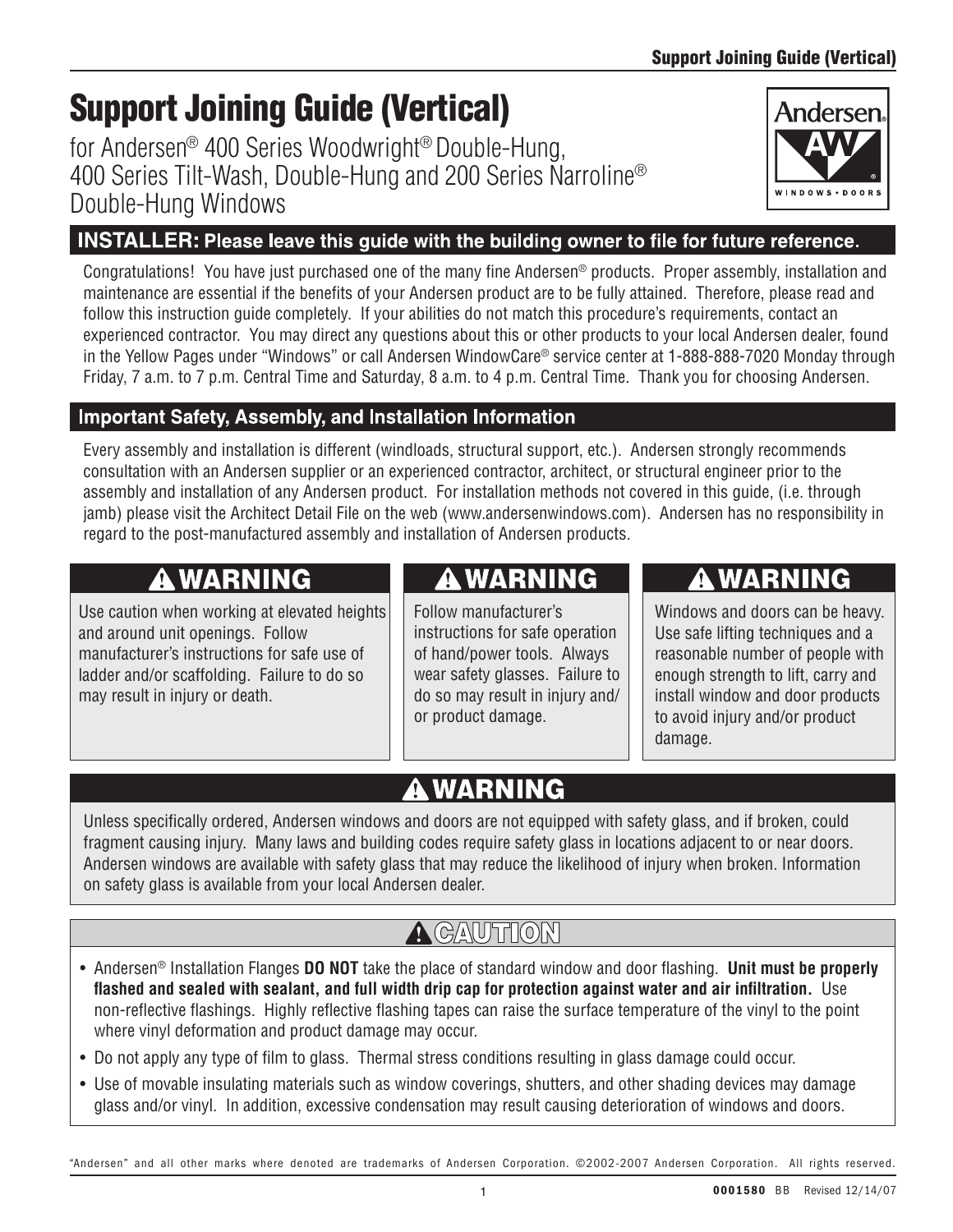## **A WARNING**

Metal fasteners and components may corrode when exposed to preservative-treated and/or fire-retardant treated lumber. Obtain and use the appropriate metal fasteners and hardware as called out by the installation guide to fasten unit to any rough opening made from preservative-treated and fire-retardant treated lumber. Failure to use the appropriate materials for the installation may cause a failure resulting in injury, property or product damage.

#### **Parts Included**

(1) Support Mullion Wood Filler

• Caulk Gun • Wood Block • (8d) Casing Nails • 1-3/4" Roofing Nails • Interior Casing by others

• Naphtha

(1) Support Mullion Trim Strip

#### **Tools and Supplies**

- Safety Glasses
- Hammer
- Level
- Insulation
- Shims
- Sealant

#### **Additional Parts Sold Separately**

• Drip Cap (full width)



**Components**





## 1. Prepare Rough Opening

- Rough opening dimensions for single units are used to locate *Mullion Supports*. Rough opening dimensions for units can be obtained from the *Andersen® Product Guide* or an Andersen supplier.
- Check squareness and dimension of rough opening.
- Place tape measure diagonally across each unit's rough opening, upper left to lower right and upper right to lower left corner, if measurements are within 1/8", openings are square.
- Check sill plate with level. Sill plate must be level.
- Apply a strip of exterior sheathing to exterior of *Mullion Supports*.



Exterior sheathing omitted for clarity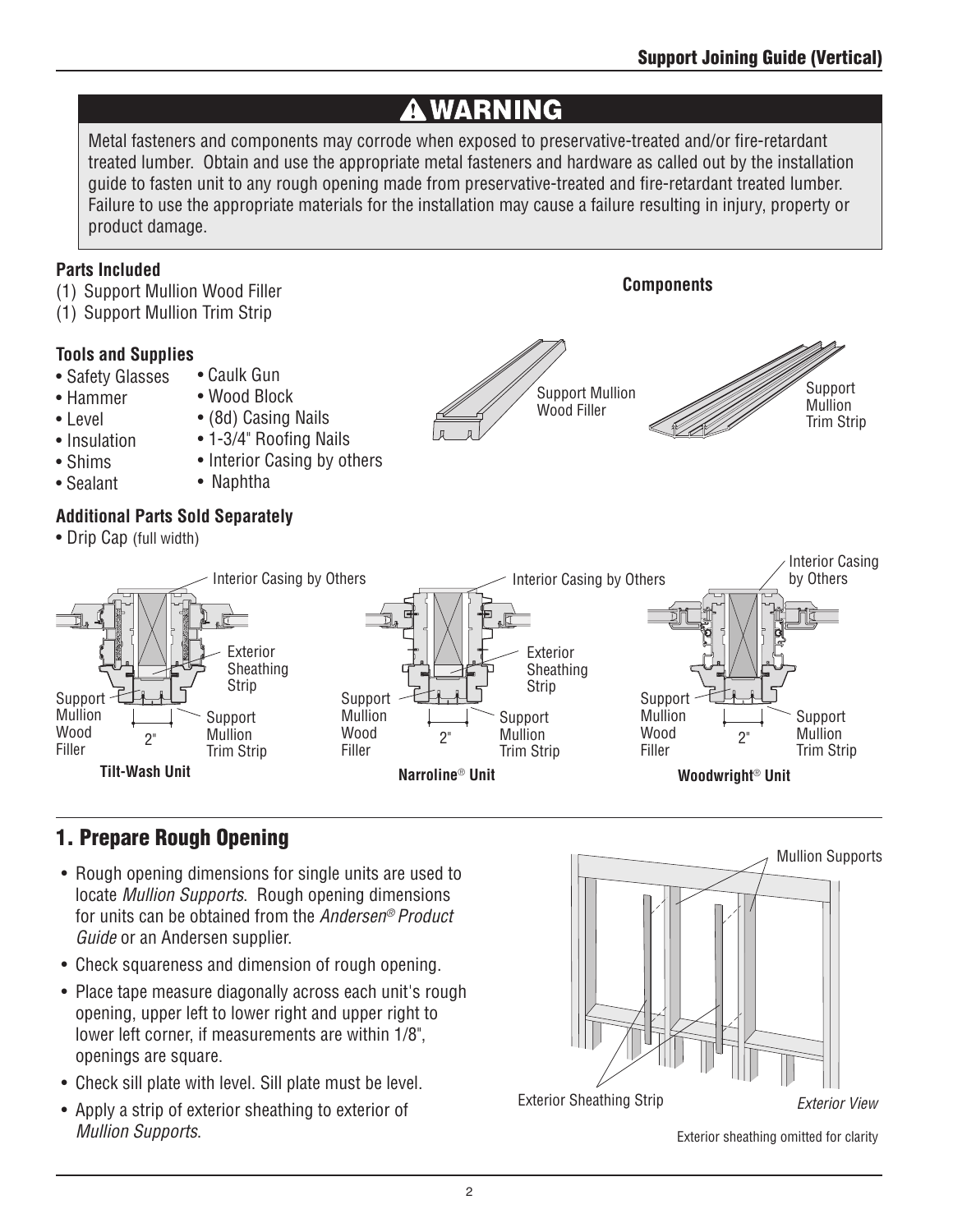### 2. Install Middle Unit

## **A WARNING**

Windows and doors can be heavy. Use safe lifting techniques and a reasonable number of people with enough strength to lift, carry and install window and door products to avoid injury and/or product damage.

- From the exterior, carefully lift middle unit and center in rough opening.
- Unit must be installed in a vertical position only.
- Holding unit in place, insert shims at corners between sill plate and bottom of side jambs.
- • Nail only corners of unit through holes in *Installation Flange* using 1-3/4" roofing nails. Check for level and square.

### 3. Install End Units

- From the exterior, carefully lift end unit into place and center in rough opening.
- Insert *Wood Filler Piece* between units to determine correct spacing.
- Holding unit in place, insert shims at corners between sill plate and bottom of side jambs.
- • Nail only corners of units through holes in *Installation Flange* using 1-3/4" roofing nails.
- 

### 4. Plumb, Level, Square and Shim Units

• Measure units for plumb, level and square. Measurements must be within 1/8". From exterior, check reveal between lower sash and sill, shim at corners of unit as necessary to level unit.

## **A WARNING**

Prevent frame bow by inserting shims between Side Jambs and rough opening at center, top and bottom. Bowed Side Jambs may cause Sash to fall out. Do not over shim as this effects operation.

- Measure unit across top, bottom and center. Measurements must be within 1/8". Place shims along side jambs at center, top and bottom. Banding tape must remain taught.
- For **Tilt-Wash Units Only**, remove packing block at top of unit.
- Remove banding tape from center of unit.

### **NOTICE**

Before lifting unit into place close and lock sash to make sure unit is rigid and remains square.



*Exterior View*





*Interior View*